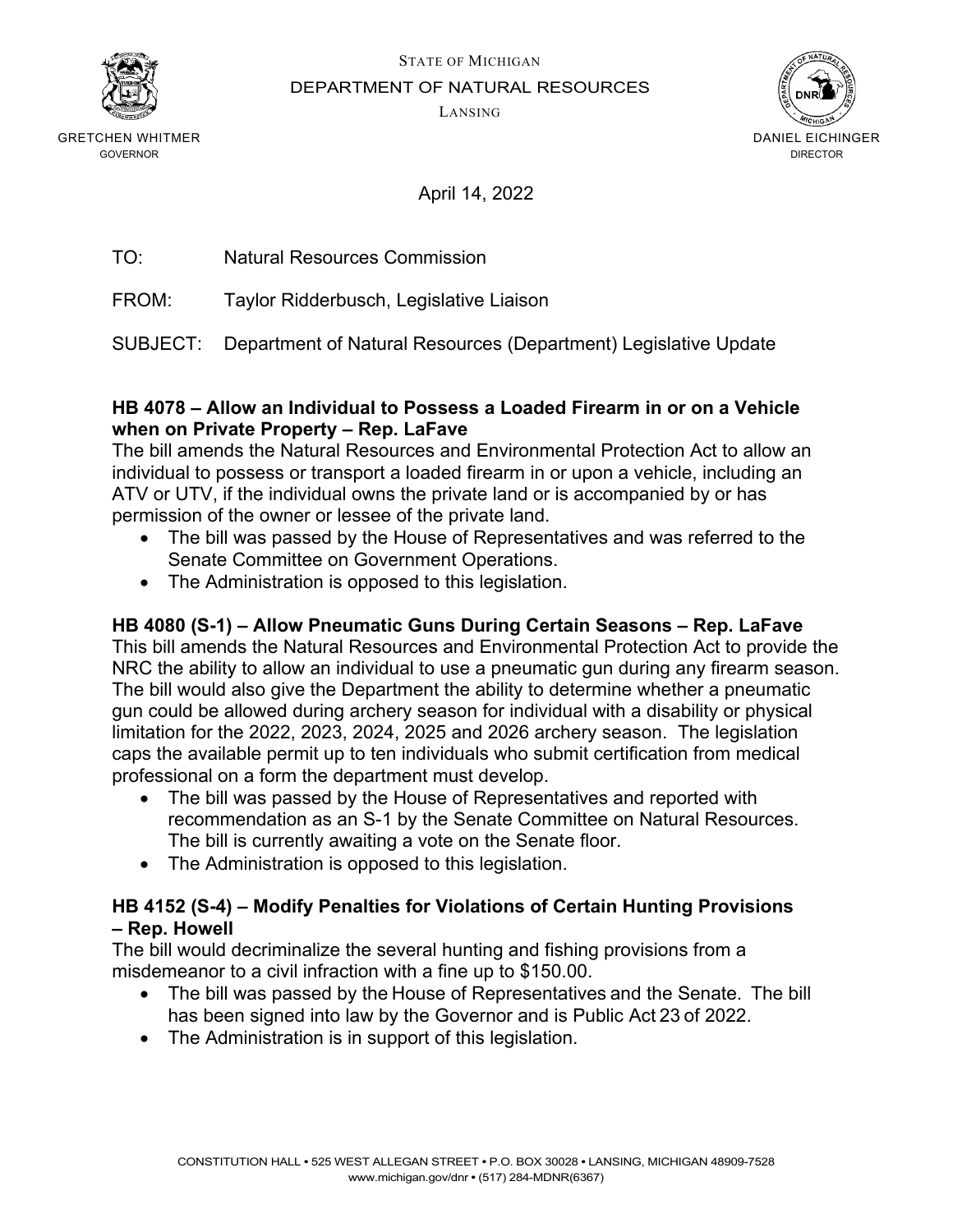# **HB 4242 (S-2) – Allow Export of Live Minnows, Wigglers or Crayfish as Bait – Rep. Alexander**

This bill would allow for the export of live minnow, wigglers, or crayfish as bait.

- The bill was passed by the House of Representatives and the Senate.  The bill has been signed into law by the Governor and is Public Act 30 of 2022.
- The Administration is in support of this legislation**.**

### **HBs 4205 and 4206 – Provide Free Snowmobile Weekend on Snowmobile Trails – Reps. Roth and S. Johnson**

House Bill 4205 would require that before the start of each snow mobile season, the Department would be required to designate one weekend in the snowmobile season during which a registration would not be required to operate a snowmobile on snowmobile trails. House Bill 4206 would require that before the start of each snow mobile season, the Department would be required to designate one weekend in the snowmobile season during which a trail permit would not be required to operate a snowmobile on snowmobile trails.

- These bills were passed by the House of Representatives and the Senate.  The bills have been signed into law by the Governor and as Public Acts 55 and 56 of 2022.
- The Administration is in support of this legislation.

# **HB 4332 (H-1) – Modify Placement of Off-Road Vehicle Stickers – Rep. S. Johnson**

This bill would amend the Natural Resources and Environmental Protection Act to require the license for a 2-wheel vehicle to be attached to either of the following: centered on the exposed surface of the rear fender or located at a visible place on a front suspension fork.

- The bill was passed by the House of Representatives and the Senate. The bill has been signed into law by the Governor and is Public Act 57 of 2022.
- The Administration is neutral on this legislation**.**

# **HB 5631 – Require Creation of Michigan Woodcock Restoration Plan – Rep. Cherry**

This bill would put into statue a requirement that the Department must create an American woodcock restoration plan in consultation with several organizations outlined in the legislation by December 31, 2023.

- The bill was referred to the House Committee on Natural Resources and Outdoor Recreation and one hearing has been held.
- The Administration is opposed to this legislation**.**

# **HB 5642 – Designate Official State Butterfly – Rep. Brixie**

This bill designates the black swallowtail butterfly as the official butterfly of the state of Michigan.

- This bill was referred to the House Committee on Natural Resources and Outdoor Recreation and one hearing has been held.
- The Administration is neutral on this legislation.